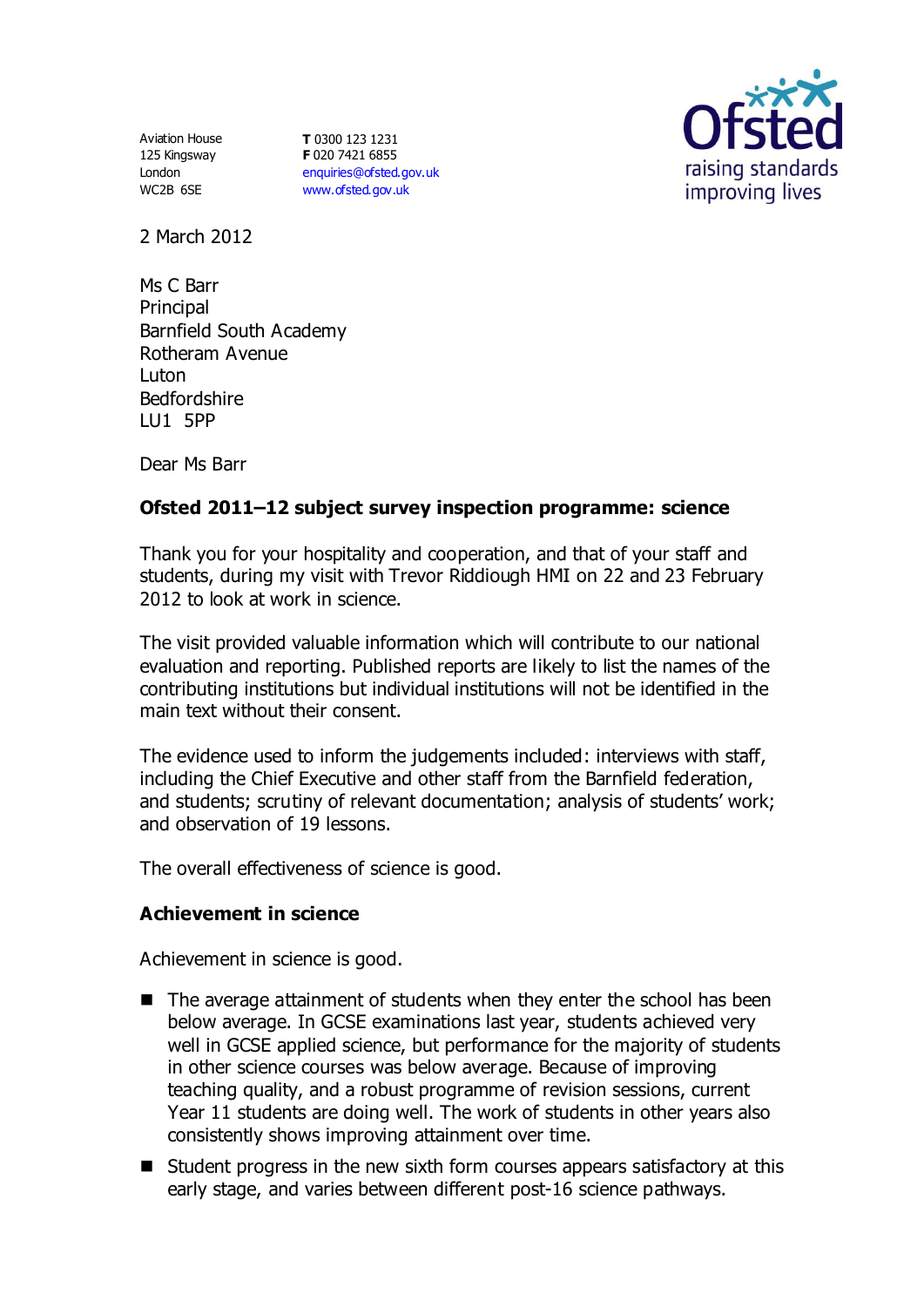- In previous years, some GCSE science courses were limited in curriculum time but currently students do have sufficient time to reach their potential in science.
- For a few students, college courses or other trips off-site means they miss some science lessons, which may hamper their learning over time.
- Students enjoy science lessons, and appreciate the extra support that the school makes available. They know how well they are progressing, with frequent feedback from teachers helping to inform their next steps.
- Students behave very well in lessons. They arrive promptly at the start of lessons with full uniform worn smartly. Occasional signs of restlessness occur while waiting for activities to begin.

## **Quality of teaching in science**

The quality of teaching in science is good.

- Teaching quality is rigorously monitored by science leaders and the Federation's quality assurance team. Consistent expectations for lesson planning and lesson structure have helped in bringing about improvements. The majority of lessons seen were good or better.
- The best teaching brings about full participation of every student at a challenging level matched to their ability. Hardly any time is wasted in getting students started on practical or research activities, and the good information and communication technology (ICT) resource of the academy is used by students and staff to enhance learning. Staff use their science expertise well to help illustrate the concepts with anecdote and exemplars.
- Good science teaching maximises students' experience of the scientific phenomena. The academy's science teachers want to teach this way. Sometimes, however, they spend too long in activities, such as whole-class discourse, or over-long sessions where students feedback findings to the class, that do not engage every student, particularly the more able.
- $\blacksquare$  In the best lessons, teachers constantly move between working groups of students, asking them personalised questions to deepen their learning. This gives them good information of how well each student is progressing and obviates the need for extended whole-class summary feedback.
- Marking is consistently done, usually containing next steps for students to follow, but occasionally giving generic advice such as 'revise more'. Where literacy errors are noted, students are not consistently correcting them.

## **Quality of the curriculum in science**

The quality of the curriculum in science is good.

■ The academy is continuously evolving its science curriculum to better meet the differing learning needs of students. Adjustments in the teaching time for different science pathways and changes to starting GCSE courses in Year 9 are helping to maximise student outcomes. The vocational pathway is particularly effective, and includes post-16 courses that build upon all of